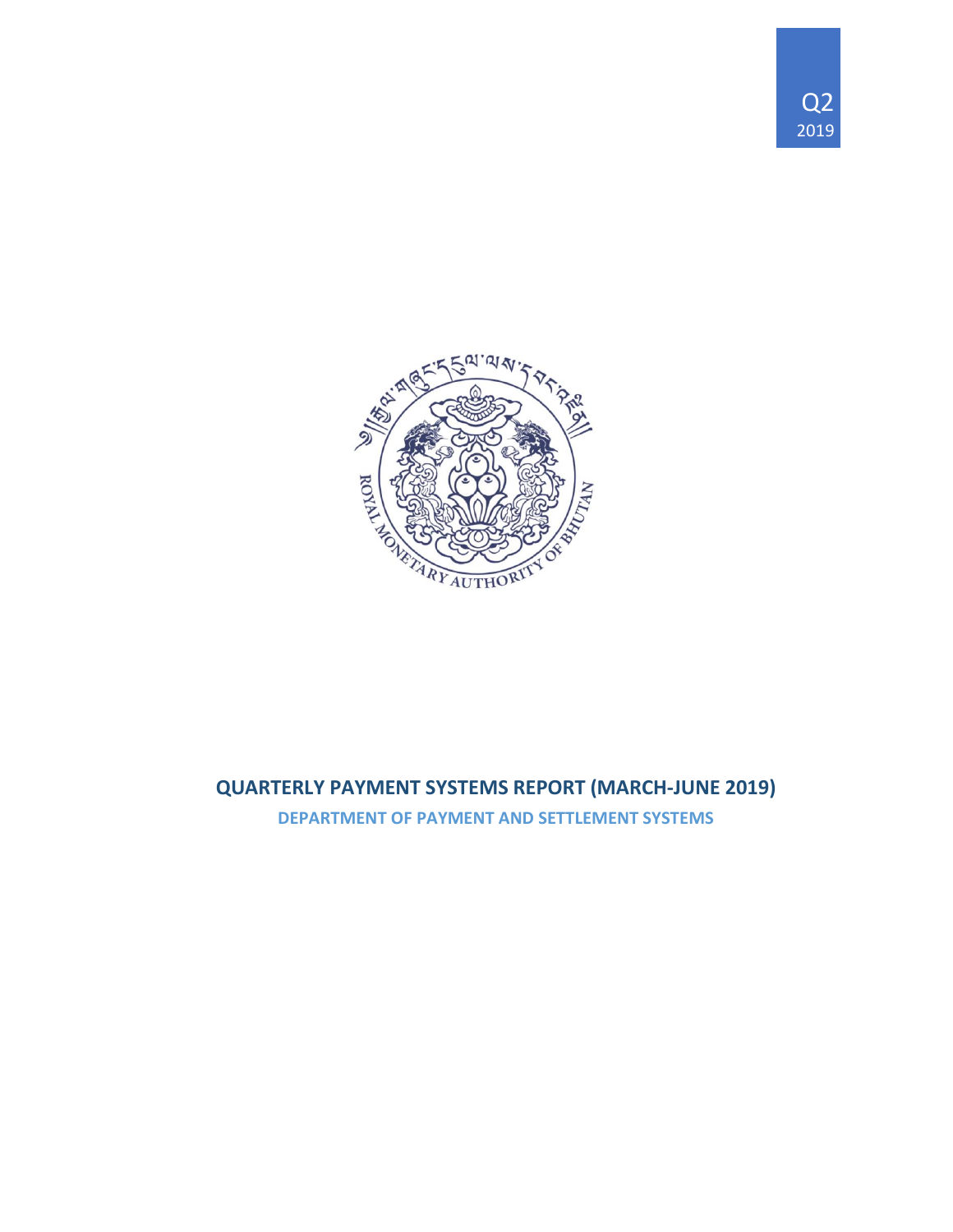# **PREFACE**

The RMA Act of Bhutan 2010 under section 8 (b, c) mandates the Department of Payment and Settlement System (DPSS), "to promote, supervise and, if necessary, operate national and international payment and settlement system including Electronic Transfer of Funds by financial institutions, other entities and individuals". As per the regulations, a payment system shall mean *a system that enables payments to be effected between a payer and a beneficiary, involving a clearing, payment or settlement service, on a gross settlement- real time transfer or a net deferred settlement basis.*

In order to present a comprehensive review of trends in the payment instruments operated by the RMA and the commercial banks, the Department of Payment and Settlement Systems has taken the initiative to publish the Payment System Report (PSR) quarterly and annually.

This Quarterly PSR contains statistical updates on payment systems transactions for the Second Quarter (Q2), 2019, and includes comprehensive data on interbank and on-us transactions; SWIFT and e-money transactions. Additionally, the report contains a summary of payment system developments and highlight initiatives undertaken by the RMA during the reporting quarter period. The source of all interbank transactions are from the RMA database and on-us transactions from member banks, and do not in any way reflect or represent the views and policies of DPSS.

We would like to extend our sincere appreciation to all valued contributors from the commercial banks for providing timely monthly reports.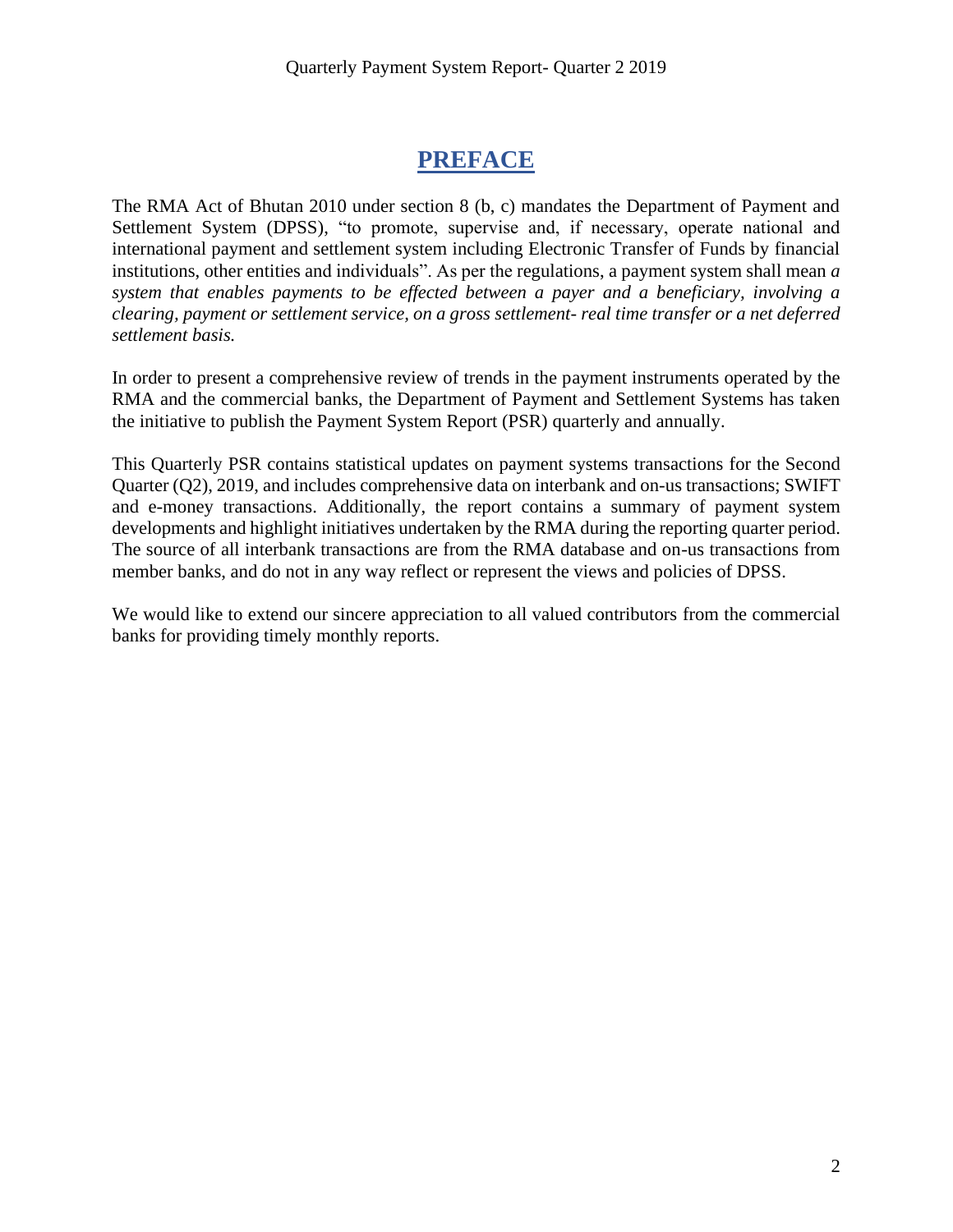# **EXECUTIVE SUMMARY**

The overall payment and settlement systems recorded steady growth both in terms of volume and value in the Second Quarter (Q2) of 2019 on all modes of instruments viz. Paper-based, Mobile and Internet, Electronic, Card, Wallet, and SWIFT.

Q2 saw a volumetric growth in the usage of electronic payment systems propelled by the launch of the GIFT system in March 2019. The GIFT System was developed to replace the existing NECS and NEFT Systems with technical assistance from RBI and IFTAS. It was officially launched by the Hon'ble Finance Minister in July, 2019, coinciding with the launch of the Ministry of Finance's ePEMS system. It consists of the following three sub-systems:

#### **i. BITS (or batched) settlement service**

The BITS enables high value interbank fund transfers in a batched settlement cycle. The batch timings are set up by the RMA in sync with the operational timings of the banks. For instance, there could be five batches in a one-day settlement cycle. The services would be available on Saturdays with a reduced number of batches.

#### **ii. Real-Time Gross Settlement Service**

Payments made through this service are settled immediately on receipt. The RTGS would allow for transfer of money from one bank to any other bank on a "real time" and on a "gross" settlement basis. RTGS systems are typically used for large-value transactions that require and receive immediate clearing and are considered a systemically important payment system.

#### **iii. Bulk Payment Service**

The Bulk Payment service can handle cases where multiple beneficiaries are to be credited from a single account and vice versa. These transactions are targeted for mainly institutional payments or large payment collection agencies like utility bill companies. E.g. Salaries, pension payments, loan repayments etc.

In this quarter, RuPay which was soft-launched in March, 2019, was formally inaugurated by the Honorable Prime Minister of India on 17<sup>th</sup> August 2019. The transactions made on the ATMs and PoS terminals in Bhutan are recorded in this quarter report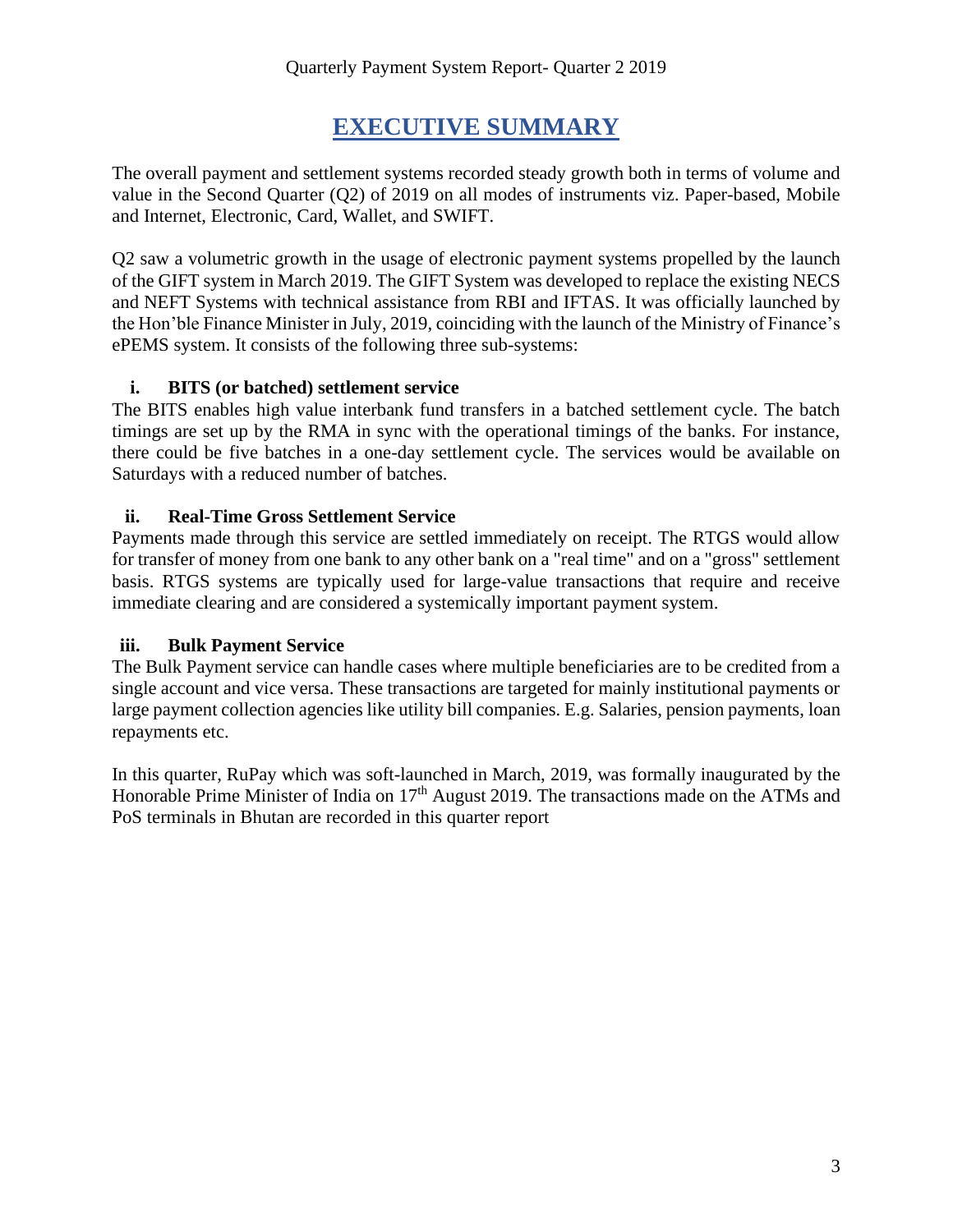|                       |                                  |                          |              |               |                |               |              |               |              |                |              | (Volume in Thousands & Value in Million-Nu) |                |                                    |              |
|-----------------------|----------------------------------|--------------------------|--------------|---------------|----------------|---------------|--------------|---------------|--------------|----------------|--------------|---------------------------------------------|----------------|------------------------------------|--------------|
|                       |                                  |                          |              |               | 2018           |               |              |               |              |                |              | 2019                                        |                | <b>Percentage</b><br><b>Change</b> |              |
| SI.<br>N <sub>o</sub> | <b>Banks</b>                     |                          | <b>O1</b>    |               | O <sub>2</sub> |               | <b>O3</b>    |               | <b>O4</b>    |                | <b>O1</b>    |                                             | O <sub>2</sub> | (Q1 & Q2)                          |              |
|                       |                                  |                          |              |               |                |               |              |               |              |                |              |                                             |                |                                    |              |
|                       |                                  | Volume                   | <b>Value</b> | <b>Volume</b> | <b>Value</b>   | <b>Volume</b> | <b>Value</b> | <b>Volume</b> | <b>Value</b> | <b>Volume</b>  | <b>Value</b> | Volume                                      | <b>Value</b>   | Volume                             | <b>Value</b> |
| 1                     | <b>Paper-based</b>               | 280.82                   | 111,150.45   | 328.60        | 91,235.30      | 270.44        | 72,017.77    | 292.61        | 71,019.92    | 267.06         | 71,569.83    | 328.27                                      | 87,728.62      | 23%                                | 23%          |
|                       | Cheques (On-Us)                  | 241.82                   | 55,559.46    | 283.44        | 73,878.78      | 229.68        | 52,118.91    | 248.15        | 55,626.15    | 226.38         | 55,172.41    | 281.65                                      | 69,259.71      | 24%                                | 26%          |
|                       | Cheques<br>(Interbank)           | 39                       | 55,590.99    | 45.16         | 17,356.52      | 40.76         | 19,898.86    | 44.46         | 15,393.77    | 40.68          | 16,397.42    | 46.62                                       | 18,468.91      | 15%                                | 13%          |
| $\mathbf{H}$          | Mobile & Internet                | 107.19                   | 1.190.55     | 177.18        | 1,989.80       | 3.574.22      | 9.410.33     | 5.470.94      | 13,683.59    | 5,543.11       | 14,987.92    | 6.733.19                                    | 18,848.99      | 21%                                | 26%          |
|                       | $Mobile (On-Us)$                 | 17.35                    | 200.64       | 36.8          | 483.61         | 3,423.50      | 7.898.69     | 5,280.40      | 11.964.01    | 5.342.68       | 13,155.01    | 6.441.82                                    | 16.401.57      | 21%                                | 25%          |
|                       | Internet $(On-Us)$               | 3.77                     | 172.87       | 3.54          | 207.23         | 3.35          | 180.74       | 3.09          | 145.84       | 2.86           | 134.64       | 2.88                                        | 119.7          | $1\%$                              | $-11\%$      |
|                       | Mobile & Internet<br>(Interbank) | 86.07                    | 817.04       | 136.84        | 1,298.96       | 147.37        | 1,330.90     | 187.45        | 1,573.74     | 197.57         | 1,698.27     | 288.49                                      | 2,327.72       | 46%                                | 37%          |
| $\mathbf{I}$          | <b>Electronic</b>                | 35.90                    | 6,910.03     | 34.77         | 13,812.16      | 35.99         | 9,095.58     | 35.18         | 9,913.04     | 226.62         | 9,449.64     | 1,557.71                                    | 6,451.10       | 587%                               | $-32%$       |
|                       | <b>NECS</b>                      | 32.58                    | 319.49       | 30.79         | 325.86         | 31.87         | 387.09       | 30.84         | 342.34       | 34.55          | 370.99       | 32.3                                        | 350.57         | $-7%$                              | $-6\%$       |
|                       | <b>NEFT</b>                      | 3.32                     | 6,590.54     | 3.98          | 13,486.30      | 4.12          | 8,708.49     | 4.34          | 9.570.70     | 4.07           | 9,064.23     | 3.41                                        | 5,729.61       | $-16%$                             | $-37%$       |
|                       | <b>GIFT-RTGS</b>                 |                          |              |               |                |               |              |               |              | $\overline{4}$ | 11.43        | 56                                          | 255.79         | 1300%                              | 2138%        |
|                       | <b>GIFT-BITS</b>                 |                          |              |               |                |               |              |               |              | 77             | 1.56         | 374                                         | 59.01          | 386%                               | 3683%        |
|                       | <b>GIFT-BULK</b>                 |                          |              |               |                |               |              |               |              | 107            | 1.43         | 1,092.00                                    | 56.12          | 921%                               | 3824%        |
| IV                    | Card                             | 1,705.38                 | 6,830.69     | 1,880.11      | 7,470.45       | 1,480.13      | 6,027.41     | 1,771.24      | 7,306.62     | 1,823.63       | 7,883.06     | 2,508.95                                    | 7,293.98       | 38%                                | $-7%$        |
|                       | $ATM$ - $(On$ - $Us)$            | 1.610.46                 | 5,985.16     | 1,729.02      | 6,124.79       | 1,312.02      | 4.637.93     | 1,572.88      | 5,684.56     | 1,620.45       | 6,160.04     | 1,357.12                                    | 4,929.21       | $-16%$                             | $-20%$       |
|                       | ATM-(Interbank)                  | 86.07                    | 817.04       | 136.84        | 1,298.96       | 153.06        | 1,330.90     | 187.45        | 1,573.74     | 197.57         | 1,698.27     | 288.49                                      | 2,327.72       | 46%                                | 37%          |
|                       | Rupay                            |                          |              |               |                |               |              |               |              |                |              | 855                                         | 3.28           |                                    |              |
|                       | PoS-OnUS                         | 6.54                     | 22.65        | 9.54          | 33.23          | 10.04         | 43.38        | 7.15          | 34.65        | 2.94           | 13.27        | 2.93                                        | 14.29          | $0\%$                              | $8\%$        |
|                       | POS Acquiring                    | 2.31                     | 5.84         | 4.71          | 13.47          | 5.01          | 15.2         | 3.76          | 13.67        | 2.67           | 11.48        | 5.41                                        | 19.48          | 103%                               | 70%          |
| $\mathbf{V}$          | <b>Wallet</b>                    | $\overline{\phantom{a}}$ |              | 1.01          | 0.11           | 1.72          | 0.25         | 1.62          | 0.24         | 3.08           | 2.64         | 5.90                                        | 3.37           | 92%                                | 27%          |
|                       |                                  |                          |              | 1.01          | 0.11           | 1.72          | 0.25         | 1.62          | 0.24         | 3.08           | 2.64         | 5.90                                        | 3.37           | 92%                                | 27%          |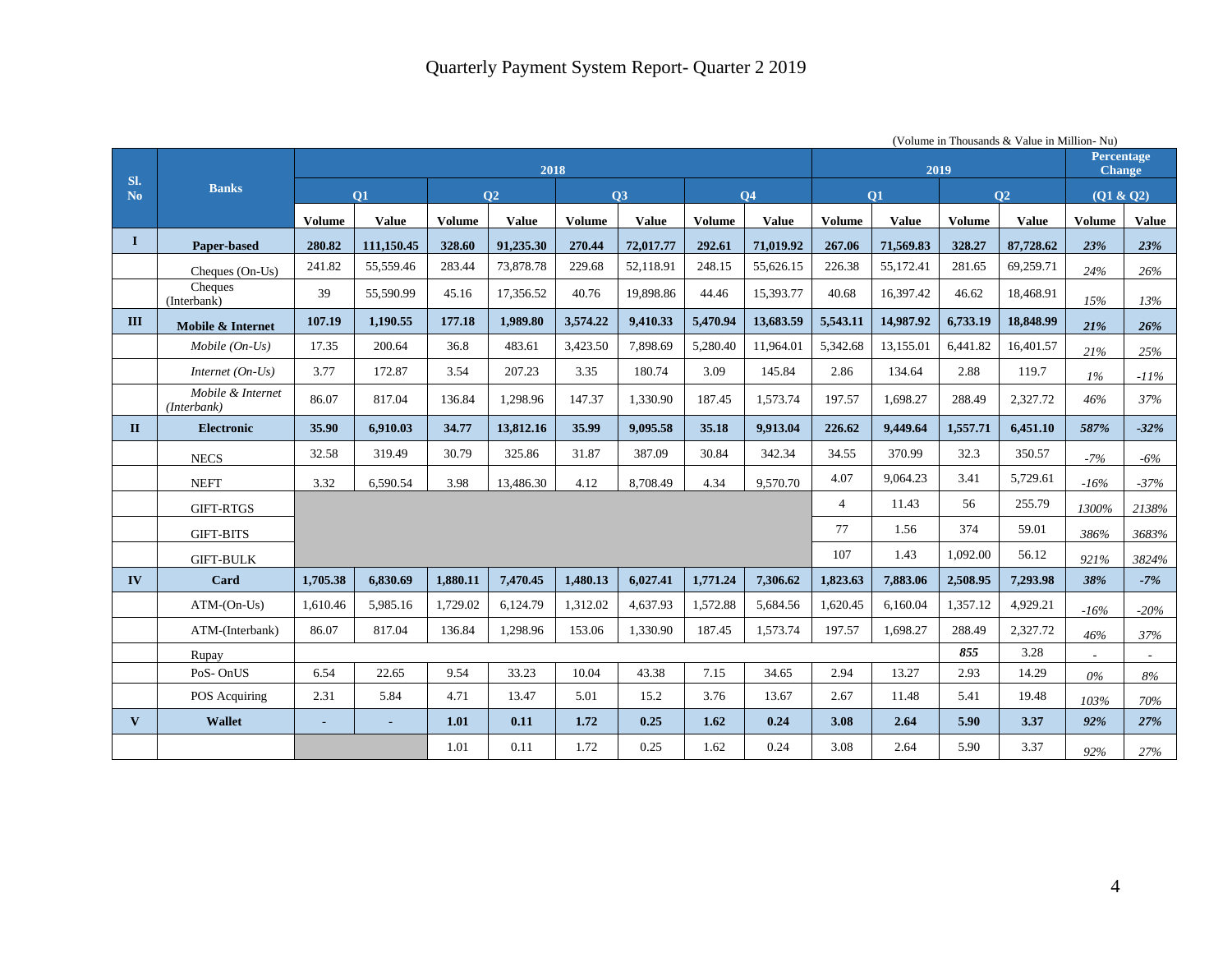|              |        |              |               |                |               |                |        |              |        | (Volume in Thousands & Value in Million-Nu) |        |                |
|--------------|--------|--------------|---------------|----------------|---------------|----------------|--------|--------------|--------|---------------------------------------------|--------|----------------|
|              |        |              |               | 2018           |               |                |        |              |        | 2019                                        |        |                |
| <b>Banks</b> |        | <b>O1</b>    |               | Q <sub>2</sub> |               | Q <sub>3</sub> |        | <b>O4</b>    |        | $\overline{01}$                             |        | Q <sub>2</sub> |
|              | Volume | <b>Value</b> | <b>Volume</b> | <b>Value</b>   | <b>Volume</b> | <b>Value</b>   | Volume | <b>Value</b> | Volume | <b>Value</b>                                | Volume | <b>Value</b>   |
| <b>BOBL</b>  | 179.02 | 46,689.87    | 208.64        | 62,891.45      | 162.48        | 41.277.16      | 172.23 | 44,012.63    | 160.99 | 40,437.57                                   | 202.46 | 51,275.25      |
| <b>BNBL</b>  | 58.14  | 7.843.05     | 69.72         | 9.613.66       | 59.86         | 9.045.63       | 68.13  | 9.629.68     | 52.53  | 7,525.64                                    | 63.28  | 9,298.59       |
| <b>BDBL</b>  | 1.23   | 304.48       | 1.18          | 473.42         | 1.07          | 326.99         | 1.07   | 327.77       | 1.04   | 427.48                                      | 1.12   | 765.96         |
| <b>DPNB</b>  | 0.35   | 329.75       | 0.44          | 347.59         | 0.41          | 162.64         | 0.41   | 152.97       | 6.06   | 6,781.73                                    | 7.62   | 7,919.91       |
| Tbank        | 3.09   | 392.31       | 3.46          | 552.65         | 5.87          | 1.306.50       | 6.31   | 1.503.10     | 5.76   | 0.00                                        | 7.16   | 0.00           |
| <b>Total</b> | 241.82 | 55,559.46    | 283.44        | 73,878.78      | 229.68        | 52.118.91      | 248.15 | 55.626.15    | 226.38 | 55,172.41                                   | 281.65 | 69,259.71      |

#### *Table 1: Cheque Transactions- On-Us*

#### *Table 2: Cheque Transactions- Interbank*

(Volume in Thousands & Value in Million- Nu) **Banks 2018 2019 Q1 Q2 Q3 Q4 Q1 Q2 Volume Value Volume Value Volume Value Volume Value Volume Value Volume Value** BOBL 17.87 47,739.27 19.96 10,386.35 18.93 9,981.32 19.78 9,858.04 19.20 11,976.95 20.64 12,355.99 BNBL 11.91 2,674.68 14.27 2,745.86 11.72 6,400.08 12.96 1,856.37 11.46 1,693.14 13.94 1,906.79 BDBL 0.99 385.47 1.10 700.36 1.85 471.43 2.83 803.53 2.31 420.34 2.78 508.98 DPNB 3.81 1,667.34 4.48 2,510.46 3.74 2,328.82 3.93 2,034.28 3.36 1,520.07 3.94 2,618.39 Tbank 4.43 3,124.23 5.36 1,013.48 4.52 717.22 4.97 841.56 4.36 786.93 5.34 1,078.76 *Total 39.00 55,590.99 45.16 17,356.52 40.76 19,898.86 44.46 15,393.77 40.68 16,397.42 46.62 18,468.91*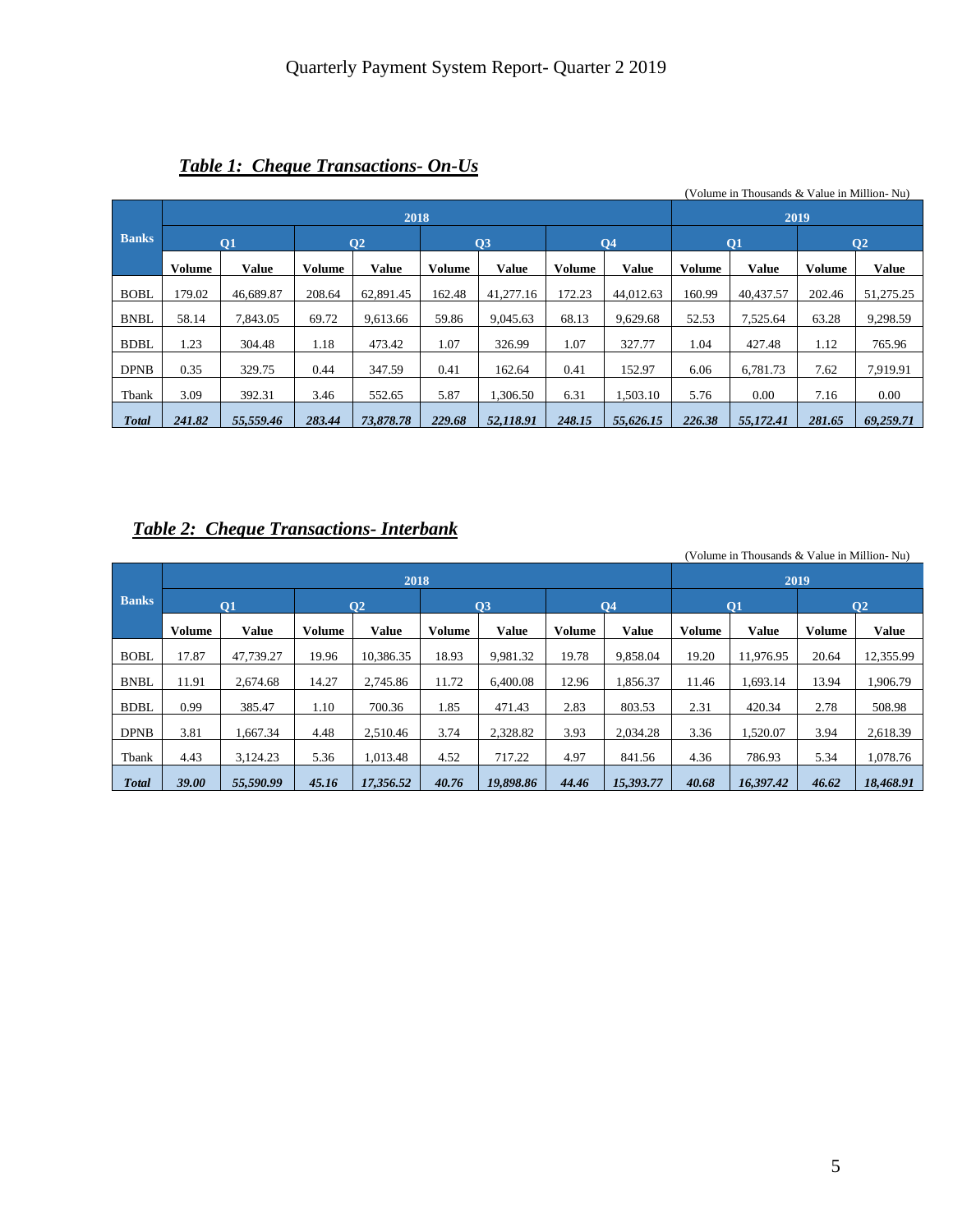|              |               |              |                |              |               |              |               |        | (Volume in Thousands & Value in Million-Nu) |              |                |              |
|--------------|---------------|--------------|----------------|--------------|---------------|--------------|---------------|--------|---------------------------------------------|--------------|----------------|--------------|
|              |               |              |                | 2018         |               |              |               |        |                                             | 2019         |                |              |
| <b>Banks</b> | Q1            |              | Q <sub>2</sub> |              | Q3            |              | <b>Q4</b>     |        | $\overline{O1}$                             |              | Q <sub>2</sub> |              |
|              | <b>Volume</b> | <b>Value</b> | <b>Volume</b>  | <b>Value</b> | <b>Volume</b> | <b>Value</b> | <b>Volume</b> | Value  | <b>Volume</b>                               | <b>Value</b> | <b>Volume</b>  | <b>Value</b> |
| <b>BOBL</b>  | 24.04         | 258.15       | 23.81          | 258.47       | 25.19         | 305.14       | 24.72         | 273.51 | 25.03                                       | 277.31       | 24.76          | 271.98       |
| <b>BNBL</b>  | 4.98          | 43.85        | 3.97           | 47.17        | 4.07          | 58.74        | 3.65          | 48.71  | 5.61                                        | 56.72        | 4.27           | 52.70        |
| <b>BDBL</b>  | 1.49          | 8.48         | 1.55           | 8.22         | 1.43          | 9.18         | 1.44          | 8.96   | 1.82                                        | 12.32        | 2.05           | 12.98        |
| <b>DPNB</b>  | 1.05          | 3.69         | 0.67           | 6.34         | 0.38          | 7.62         | 0.31          | 5.07   | 1.01                                        | 15.41        | 0.36           | 6.22         |
| Tbank        | 1.02          | 5.32         | 0.80           | 5.65         | 0.80          | 6.40         | 0.73          | 6.08   | 1.08                                        | 9.23         | 0.86           | 6.69         |
| <b>Total</b> | 32.58         | 319.49       | 30.79          | 325.86       | 31.87         | 387.09       | 30.84         | 342.34 | 34.55                                       | 370.99       | 32.30          | 350.57       |

## *Table 3: NECS Transactions-Inward*

## *Table 4: NECS Transactions- Outward*

|              |           |        |                 |              |                |              |           |              | (Volume in Thousands & Value in Million-Nu) |              |        |        |
|--------------|-----------|--------|-----------------|--------------|----------------|--------------|-----------|--------------|---------------------------------------------|--------------|--------|--------|
|              |           |        |                 | 2018         |                |              |           |              |                                             | 2019         |        |        |
| <b>Banks</b> | <b>O1</b> |        | $\overline{O2}$ |              | Q <sub>3</sub> |              | <b>O4</b> |              | <b>O1</b>                                   |              | 02     |        |
|              | Volume    | Value  | Volume          | <b>Value</b> | Volume         | <b>Value</b> | Volume    | <b>Value</b> | Volume                                      | <b>Value</b> | Volume | Value  |
| <b>BOBL</b>  | 29.47     | 274.55 | 27.49           | 273.45       | 28.78          | 337.10       | 27.73     | 295.83       | 31.85                                       | 333.03       | 29.04  | 298.52 |
| <b>BNBL</b>  | 3.09      | 44.80  | 3.29            | 52.23        | 3.09           | 49.78        | 3.09      | 47.58        | 2.68                                        | 37.69        | 3.25   | 51.93  |
| <b>DPNB</b>  | 0.02      | 0.15   | 0.02            | 0.17         | 0.03           | 0.22         | 0.02      | 0.34         | 0.03                                        | 0.28         | 0.01   | 0.12   |
| <b>Total</b> | 32.58     | 319.49 | 30.79           | 325.86       | 31.89          | 387.09       | 30.84     | 343.75       | 34.55                                       | 370.99       | 32.30  | 350.57 |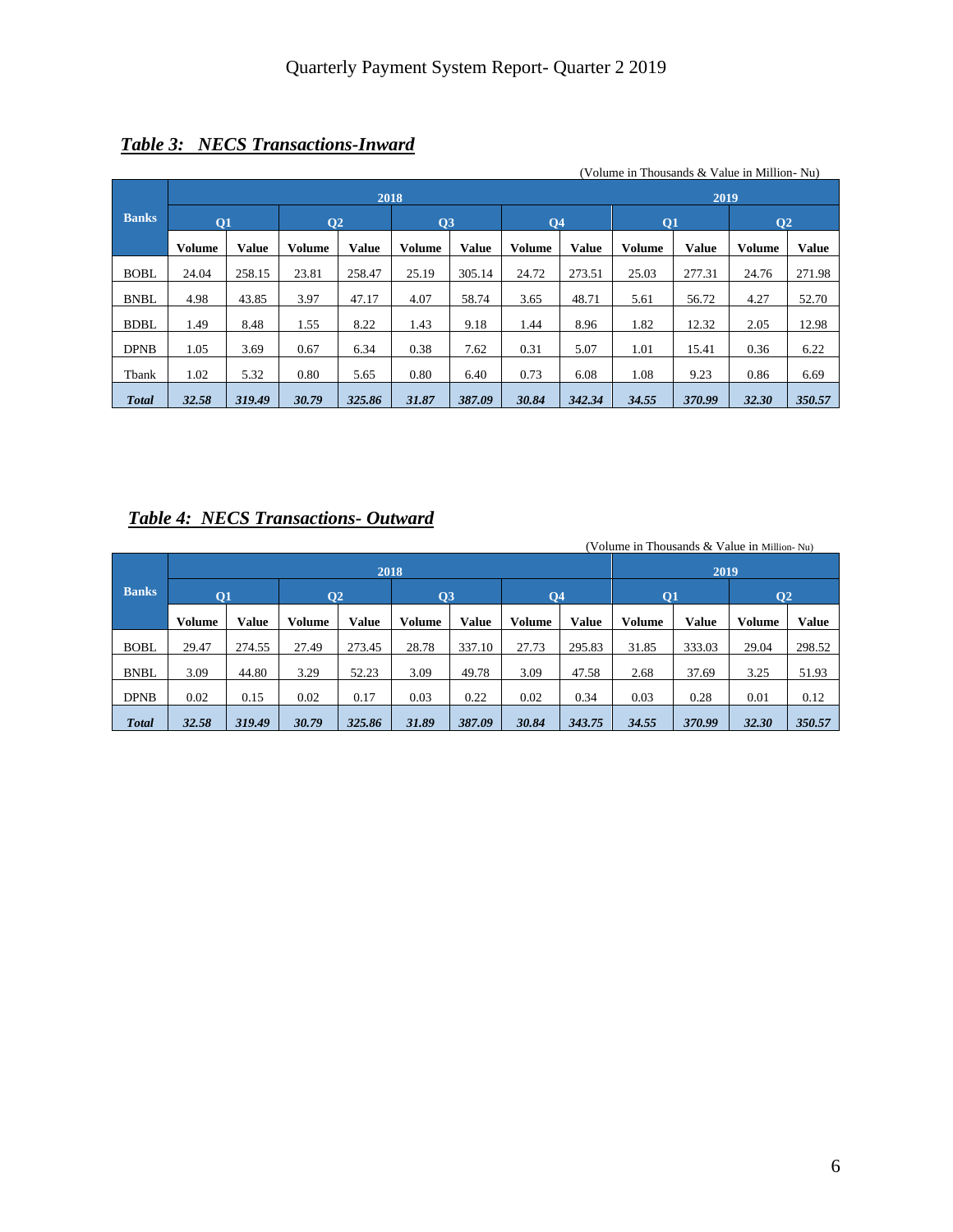|               |        |                         |                 |              |                 |              |                |              |        | (Volume in Thousands & Value in Million-Nu) |               |                |
|---------------|--------|-------------------------|-----------------|--------------|-----------------|--------------|----------------|--------------|--------|---------------------------------------------|---------------|----------------|
|               |        |                         |                 | 2018         |                 |              |                |              |        | 2019                                        |               |                |
| <b>Banks</b>  |        | $\overline{\textbf{O}}$ | $\overline{O2}$ |              | $\overline{O}3$ |              | Q <sub>4</sub> |              |        | $\overline{\text{O}}$ 1                     |               | Q <sub>2</sub> |
|               | Volume | <b>Value</b>            | Volume          | <b>Value</b> | <b>Volume</b>   | <b>Value</b> | Volume         | <b>Value</b> | Volume | Value                                       | <b>Volume</b> | Value          |
| <b>BOBL</b>   | 2.20   | 3938.61                 | 2.69            | 11046.71     | 2.86            | 4299.48      | 3.02           | 2961.62      | 2.85   | 4369.71                                     | 2.13          | 2836.95        |
| <b>BNBL</b>   | 0.42   | 1485.38                 | 0.51            | 1433.70      | 0.54            | 2076.06      | 0.55           | 3131.03      | 0.48   | 2733.62                                     | 0.54          | 1393.14        |
| <b>BDBL</b>   | 0.16   | 236.70                  | 0.14            | 218.65       | 0.17            | 692.05       | 0.17           | 260.89       | 0.18   | 129.83                                      | 0.19          | 213.03         |
| <b>DPNB</b>   | 0.38   | 454.66                  | 0.46            | 512.66       | 0.39            | 1406.41      | 0.44           | 2850.41      | 0.40   | 677.22                                      | 0.42          | 899.18         |
| Tbank         | 0.17   | 475.20                  | 0.18            | 274.58       | 0.17            | 234.49       | 0.15           | 366.75       | 0.16   | 330.65                                      | 0.13          | 387.30         |
| <b>T</b> otal | 3.32   | 6590.54                 | 3.98            | 13486.30     | 4.12            | 8708.49      | 4.34           | 9570.70      | 4.07   | 8241.03                                     | 3.41          | 5729.61        |

## *Table 5: NEFT Transactions- Inwards*

#### *Table 6: NEFT Transactions- Outwards*

|              |        |              |        |              |                 |              |                |         |        | (Volume in Thousands & Value in Million-Nu) |               |               |
|--------------|--------|--------------|--------|--------------|-----------------|--------------|----------------|---------|--------|---------------------------------------------|---------------|---------------|
|              |        |              |        | 2018         |                 |              |                |         |        | 2019                                        |               |               |
| <b>Banks</b> |        | <b>O1</b>    |        | 02           | $\overline{O3}$ |              | Q <sub>4</sub> |         |        | Q1                                          |               | $\mathbf{Q}2$ |
|              | Volume | <b>Value</b> | Volume | <b>Value</b> | Volume          | <b>Value</b> | Volume         | Value   | Volume | <b>Value</b>                                | <b>Volume</b> | <b>Value</b>  |
| <b>BOBL</b>  | 0.50   | 1811.67      | 0.64   | 1533.49      | 0.64            | 2873.12      | 0.61           | 5155.18 | 0.62   | 2383.93                                     | 0.77          | 2140.37       |
| <b>BNBL</b>  | 1.72   | 2399.59      | 1.74   | 4788.55      | 1.73            | 2067.73      | 1.89           | 2142.83 | 1.43   | 2245.95                                     | 1.47          | 1757.98       |
| <b>BDBL</b>  | 0.44   | 348.48       | 0.67   | 484.77       | 0.65            | 1799.67      | 0.64           | 699.26  | 0.59   | 551.75                                      | 0.29          | 188.31        |
| <b>DPNB</b>  | 0.48   | 1929.42      | 0.36   | 6598.34      | 0.27            | 1403.92      | 0.41           | 1359.30 | 0.37   | 2828.11                                     | 0.35          | 1490.83       |
| Tbank        | 0.18   | 101.38       | 0.58   | 81.14        | 0.84            | 564.05       | 0.80           | 214.12  | 1.06   | 231.37                                      | 0.54          | 152.11        |
| <b>Total</b> | 3.32   | 6590.54      | 3.98   | 13486.30     | 4.12            | 8708.50      | 4.34           | 9570.70 | 4.07   | 8241.12                                     | 3.41          | 5729.61       |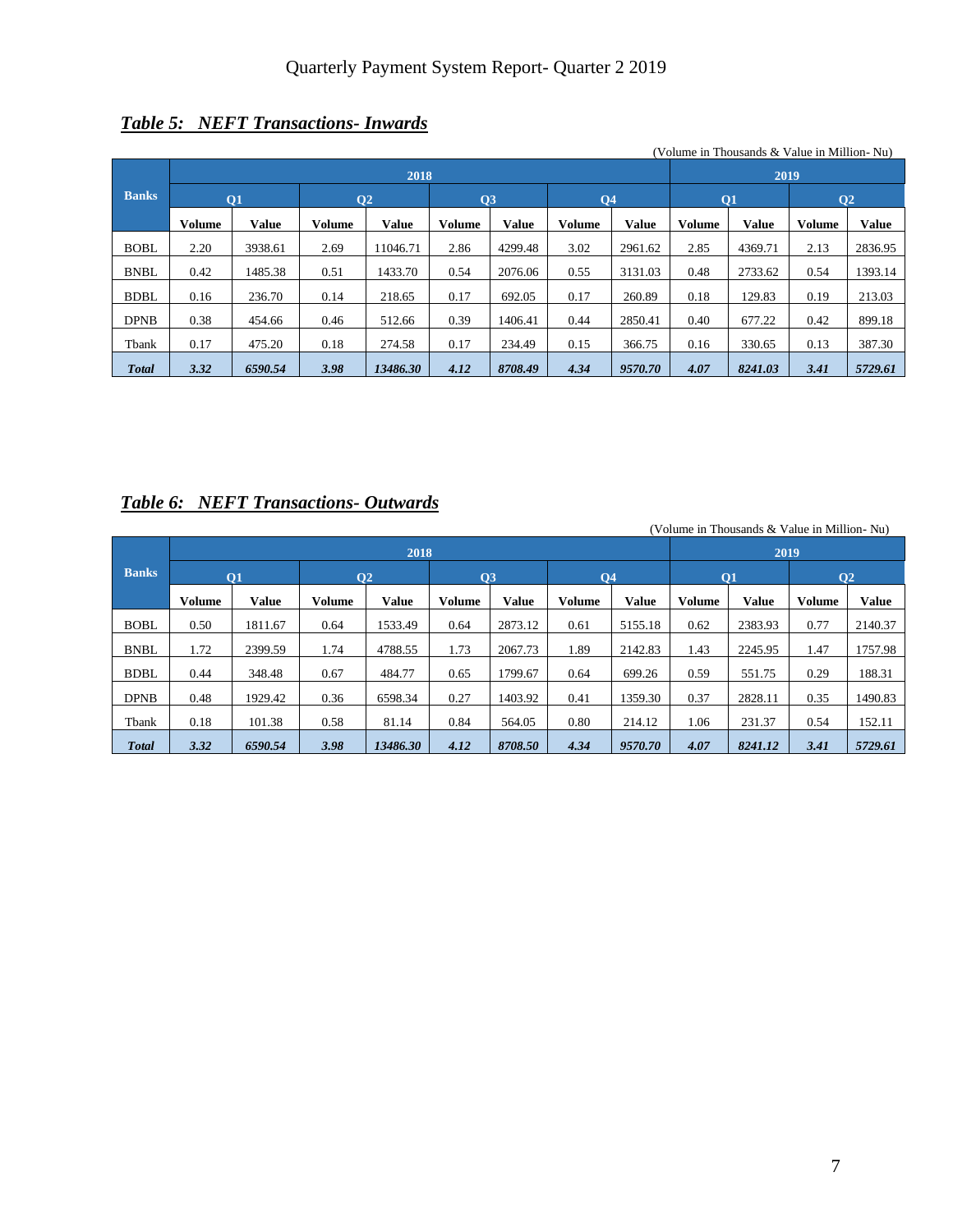|              |                          |              |               |                 |                         |              |                |              |                 |              | (Value in Million-Nu) |       |
|--------------|--------------------------|--------------|---------------|-----------------|-------------------------|--------------|----------------|--------------|-----------------|--------------|-----------------------|-------|
|              |                          |              | <b>RTGS</b>   |                 |                         |              | <b>BITS</b>    |              |                 |              | <b>BULK</b>           |       |
| <b>Banks</b> | $\overline{\textbf{O}}$  |              |               | $\overline{O2}$ | $\overline{\text{O}}$ 1 |              | Q <sub>2</sub> |              | $\overline{O1}$ |              | Q <sub>2</sub>        |       |
|              | <b>Volume</b>            | <b>Value</b> | <b>Volume</b> | <b>Value</b>    | <b>Volume</b>           | <b>Value</b> | <b>Volume</b>  | <b>Value</b> | <b>Volume</b>   | <b>Value</b> | <b>Volume</b>         | Value |
| <b>BOBL</b>  | 2.00                     | 7.30         | 26.00         | 91.07           | 41.00                   | 0.96         | 208.00         | 21.74        | 17.00           | 0.03         | 770.00                | 33.48 |
| <b>BNBL</b>  | $\overline{\phantom{a}}$ | ۰            | 6.00          | 54.10           | 11.00                   | 0.02         | 45.00          | 5.24         | 37.00           | 1.08         | 186.00                | 20.89 |
| <b>BDBL</b>  |                          |              |               |                 | 6.00                    | 0.00         | 5.00           | 0.78         | 19.00           | 0.07         | 23.00                 | 0.25  |
| <b>DPNB</b>  | 2.00                     | 4.13         | 17.00         | 77.18           | 9.00                    | 0.58         | 77.00          | 26.30        | 21.00           | 0.15         | 73.00                 | 1.00  |
| Tbank        | ۰                        | ۰            | 7.00          | 33.45           | 10.00                   | 0.01         | 39.00          | 4.94         | 13.00           | 0.10         | 40.00                 | 0.49  |
| <b>Total</b> | 4.00                     | 11.43        | 56.00         | 255.79          | 77.00                   | 1.56         | 374.00         | 59.01        | 107.00          | 1.43         | 1.092.00              | 56.12 |

## *Table 7: GIFT Transactions-Inward*

#### *Table 8: GIFT Transactions- Outward*

|              |                          |                          |               |                |               |              |                |              |                       |              | (Value in Million-Nu) |              |
|--------------|--------------------------|--------------------------|---------------|----------------|---------------|--------------|----------------|--------------|-----------------------|--------------|-----------------------|--------------|
|              |                          |                          | <b>RTGS</b>   |                |               |              | <b>BITS</b>    |              |                       |              | <b>BULK</b>           |              |
| <b>Banks</b> | Q1                       |                          |               | Q <sub>2</sub> | <b>O1</b>     |              | Q <sub>2</sub> |              | $\overline{\text{O}}$ |              | Q <sub>2</sub>        |              |
|              | <b>Volume</b>            | <b>Value</b>             | <b>Volume</b> | <b>Value</b>   | <b>Volume</b> | <b>Value</b> | Volume         | <b>Value</b> | <b>Volume</b>         | <b>Value</b> | <b>Volume</b>         | <b>Value</b> |
| <b>BOBL</b>  | ٠                        | ۰                        | 9.00          | 19.18          | 15.00         | 0.03         | 64.00          | 10.93        | 76.00                 | 1.40         | 232.00                | 3.62         |
| <b>BNBL</b>  | 4.00                     | 11.43                    | 40.00         | 176.87         | 29.00         | 1.46         | 202.00         | 38.95        | ٠                     | ۰.           | 4.00                  | 0.11         |
| <b>BDBL</b>  | ٠                        | $\overline{\phantom{a}}$ | 3.00          | 8.85           | 6.00          | 0.001        | 28.00          | 1.79         | 11.00                 | 0.026        | 431.00                | 13.83        |
| <b>DPNB</b>  | ٠                        | ۰                        | ۰             | ۰              | 12.00         | 0.0003       | 2.00           | 0.02         | 6.00                  | 0.000        | 0.00                  | 0.00         |
| Tbank        | $\overline{\phantom{a}}$ | ۰                        | 4.00          | 50.90          | 15.00         | 0.07         | 78.00          | 7.31         | 14.00                 | 0.07         | 425.00                | 38.56        |
| <b>Total</b> | 4.00                     | 11.43                    | 56.00         | 255.79         | 77.00         | 1.56         | 374.00         | 59.01        | 107.00                | 1.43         | 1092.00               | 56.12        |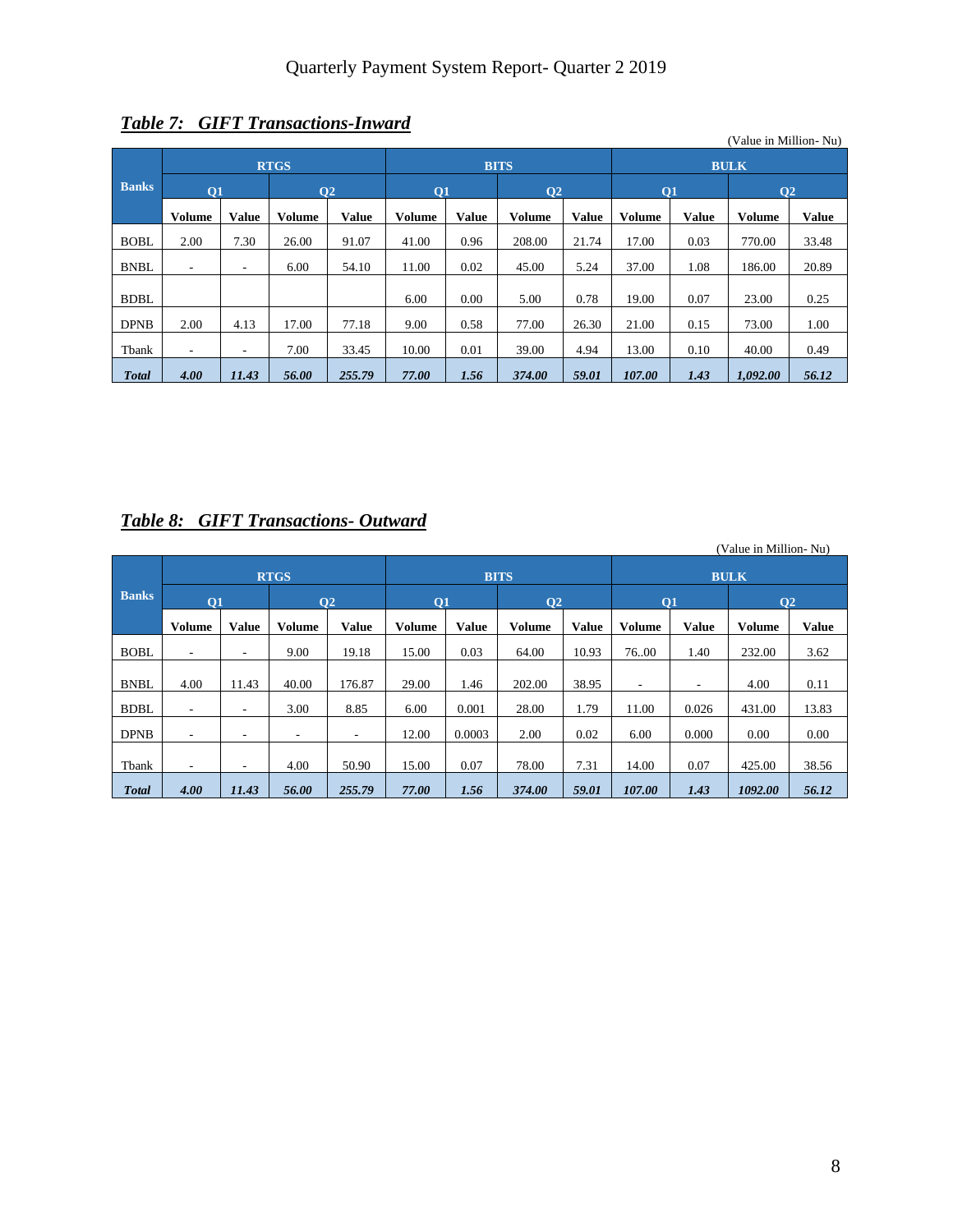|              |               |              |               |                |               |              |          |                |               | (Volume in Thousands & Value in Million-Nu) |               |                |
|--------------|---------------|--------------|---------------|----------------|---------------|--------------|----------|----------------|---------------|---------------------------------------------|---------------|----------------|
|              |               |              |               |                | 2018          |              |          |                |               | 2019                                        |               |                |
| <b>Banks</b> | Q1            |              |               | Q <sub>2</sub> | Q3            |              |          | Q <sub>4</sub> |               | $\overline{O1}$                             |               | Q <sub>2</sub> |
|              | <b>Volume</b> | <b>Value</b> | <b>Volume</b> | <b>Value</b>   | <b>Volume</b> | <b>Value</b> | Volume   | <b>Value</b>   | <b>Volume</b> | <b>Value</b>                                | <b>Volume</b> | <b>Value</b>   |
| <b>BOBL</b>  | N/A           | N/A          | N/A           | N/A            | 3,372.61      | 7,221.67     | 5,198.82 | 11,116.36      | 5,204.94      | 12.214.26                                   | 6,289.56      | 15,254.63      |
| <b>BNBL</b>  | 10.26         | 105.61       | 26.41         | 360.09         | 39.94         | 566.29       | 53.45    | 693.16         | 56.04         | 742.02                                      | 82.83         | 1,050.25       |
| <b>BDBL</b>  | 0.58          | 8.27         | 0.01          | 0.01           | ٠             | ٠            | 9.88     | 5.72           | 57.44         | 39.42                                       | 65.69         | 59.30          |
| <b>DPNB</b>  | 0.28          | 2.80         | 0.35          | 8.99           | 0.38          | 9.22         | 0.51     | 12.80          | 0.68          | 8.85                                        | 1.16          | 14.28          |
| Tbank        | 6.23          | 83.95        | 10.02         | 114.52         | 10.57         | 101.52       | 17.73    | 135.97         | 23.58         | 150.46                                      | 2.59          | 23.11          |
| <b>Total</b> | 17.35         | 200.64       | 36.80         | 483.61         | 3,423.50      | 7.898.69     | 5.280.40 | 11.964.01      | 5.342.68      | 13,155.01                                   | 6,441.82      | 16,401.57      |

## *Table 9: Mobile Banking Transactions- On-Us*

## *Table 10: Internet Banking Transactions- On-Us*

|              |        |              |               |                |               |        |        |                |        | (Volume in Thousands & Value in Million-Nu) |               |                |
|--------------|--------|--------------|---------------|----------------|---------------|--------|--------|----------------|--------|---------------------------------------------|---------------|----------------|
|              |        |              |               |                | 2018          |        |        |                |        | 2019                                        |               |                |
| <b>Banks</b> | Q1     |              |               | O <sub>2</sub> | Q3            |        |        | Q <sub>4</sub> |        | $\overline{O1}$                             |               | Q <sub>2</sub> |
|              | Volume | <b>Value</b> | <b>Volume</b> | <b>Value</b>   | <b>Volume</b> | Value  | Volume | <b>Value</b>   | Volume | <b>Value</b>                                | <b>Volume</b> | <b>Value</b>   |
| <b>BOBL</b>  | 2.57   | 102.26       | 2.28          | 127.73         | 2.63          | 141.90 | 2.27   | 96.93          | 2.44   | 110.79                                      | 2.32          | 96.87          |
| <b>BNBL</b>  | 0.89   | 57.22        | 0.93          | 68.33          | 0.43          | 29.15  | 0.61   | 38.47          | 0.20   | 13.39                                       | 0.32          | 13.93          |
| <b>DPNB</b>  | 0.30   | 13.39        | 0.32          | 11.17          | 0.29          | 9.68   | 0.21   | 10.45          | 0.22   | 10.45                                       | 0.24          | 8.90           |
| <b>Total</b> | 3.77   | 172.87       | 3.54          | 207.23         | 3.35          | 180.74 | 3.09   | 145.84         | 2.86   | 134.64                                      | 2.88          | 119.70         |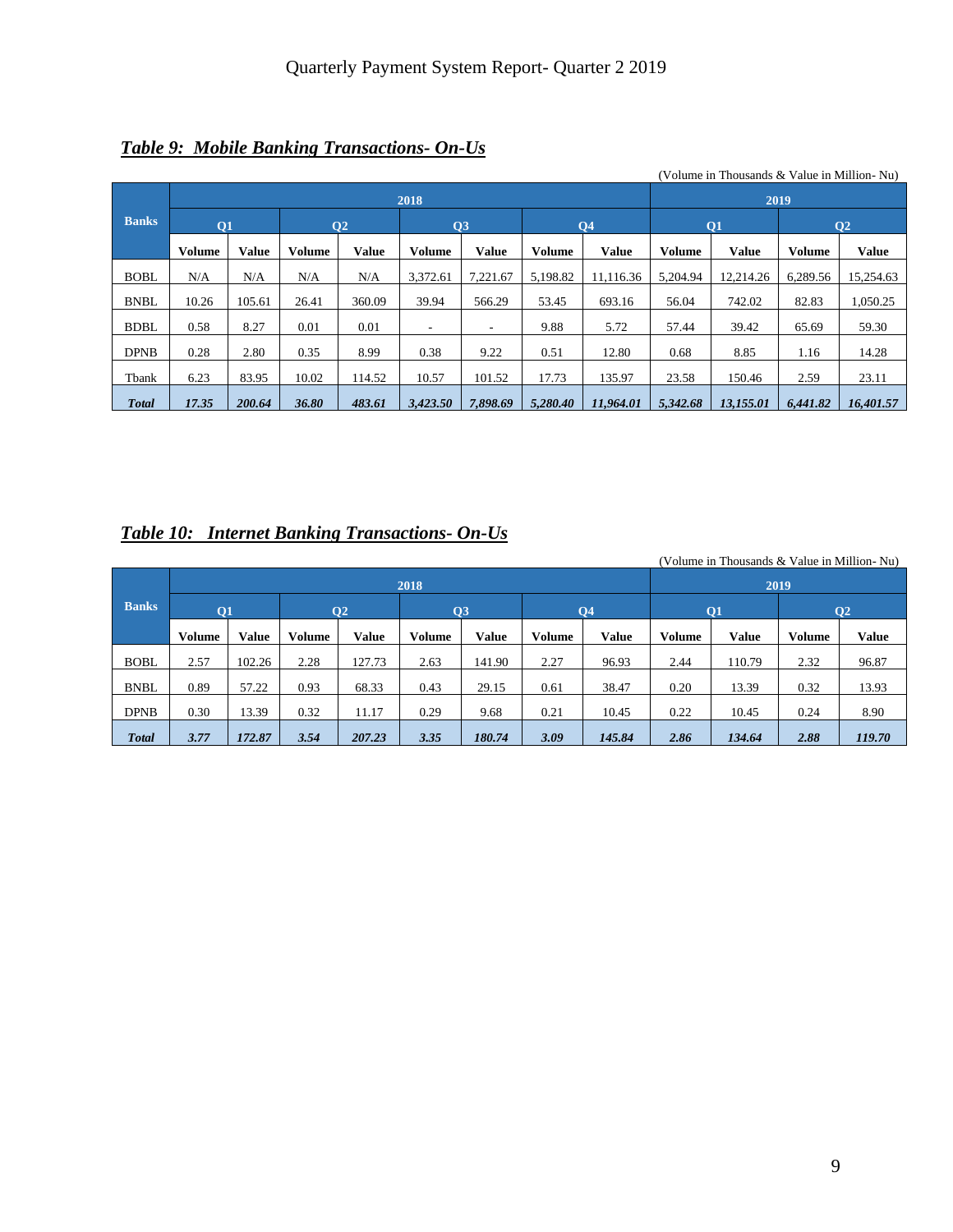| Table 11: Mobile and Internet Banking Transactions (Acquiring)-Interbank |  |
|--------------------------------------------------------------------------|--|
|                                                                          |  |

|              |                                                                       |              |               |                 |               |                 |               |           |                 | (Volume in Thousands & Value in Million-Nu) |               |                |
|--------------|-----------------------------------------------------------------------|--------------|---------------|-----------------|---------------|-----------------|---------------|-----------|-----------------|---------------------------------------------|---------------|----------------|
|              |                                                                       |              |               |                 | 2018          |                 |               |           |                 | 2019                                        |               |                |
| <b>Banks</b> | Q1                                                                    |              |               | $\overline{O2}$ |               | $\overline{O3}$ |               | <b>O4</b> | $\overline{O1}$ |                                             |               | Q <sub>2</sub> |
|              | <b>Volume</b>                                                         | <b>Value</b> | <b>Volume</b> | Value           | <b>Volume</b> | <b>Value</b>    | <b>Volume</b> | Value     | <b>Volume</b>   | <b>Value</b>                                | <b>Volume</b> | <b>Value</b>   |
| <b>BOBL</b>  | 20.87                                                                 | 148.96       | 42.72         | 339.39          | 52.25         | 412.64          | 76.21         | 566.34    | 82.19           | 655.06                                      | 139.95        | 1,004.43       |
| <b>BNBL</b>  | 31.69                                                                 | 346.68       | 49.56         | 524.55          | 52.18         | 516.93          | 62.47         | 577.10    | 62.67           | 583.25                                      | 90.91         | 815.68         |
| <b>BDBL</b>  | 10.65                                                                 | 106.74       | 14.75         | 145.23          | 16.84         | 155.76          | 18.60         | 175.63    | 21.43           | 200.39                                      | 32.44         | 310.62         |
| <b>DPNB</b>  | 19.85                                                                 | 173.67       | 25.06         | 234.27          | 21.20         | 197.27          | 22.32         | 193.86    | 20.25           | 188.78                                      | 11.49         | 102.58         |
| Tbank        | 3.02                                                                  | 40.99        | 4.75          | 55.52           | 4.90          | 48.30           | 7.85          | 60.80     | 11.04           | 70.79                                       | 13.70         | 94.40          |
| <b>Total</b> | 817.04<br>1.298.96<br>147.37<br>187.45<br>86.07<br>136.84<br>1.330.90 |              |               |                 |               |                 |               |           | 197.57          | 1.698.27                                    | 288.49        | 2,327.72       |

# *Table 12: Mobile and Internet Banking Transactions (Issuing)- Interbank*

|              |                        |                           |               |               | 2018           |              |                 |              |                         | 2019         |                 |              |
|--------------|------------------------|---------------------------|---------------|---------------|----------------|--------------|-----------------|--------------|-------------------------|--------------|-----------------|--------------|
| <b>Banks</b> | <b>O1</b>              |                           |               | $\mathbf{O}2$ | Q <sub>3</sub> |              | $\overline{O4}$ |              | $\overline{\text{O}}$ 1 |              | $\overline{O2}$ |              |
|              | <b>Value</b><br>Volume |                           | <b>Volume</b> | <b>Value</b>  | <b>Volume</b>  | <b>Value</b> | <b>Volume</b>   | <b>Value</b> | <b>Volume</b>           | <b>Value</b> | <b>Volume</b>   | <b>Value</b> |
| <b>BOBL</b>  | 63.41                  | 914.07<br>648.47<br>90.00 |               |               |                | 876.11       | 104.94          | 954.28       | 107.07                  | 975.14       | 138.29          | 1,236.59     |
| <b>BNBL</b>  | 18.78                  | 145.86<br>42.21<br>346.47 |               | 54.75         | 440.95         | 76.23        | 581.02          | 71.87        | 579.01                  | 121.94       | 882.04          |              |
| <b>BDBL</b>  | 2.11                   | 9.28                      | 0.28          | 1.62          | 6.07           | 2.12         | 2.82            | 13.01        | 10.99                   | 77.77        | 18.65           | 132.82       |
| <b>DPNB</b>  | 0.74                   | 5.02<br>1.51<br>14.17     |               |               | 1.27           | 11.72        | 2.08            | 14.57        | 2.77                    | 22.84        | 2.01            | 15.51        |
| Tbank        | 1.03                   | 2.83<br>8.41<br>22.63     |               |               | 0.02           | 0.004        | 1.38            | 10.87        | 4.88                    | 43.51        | 7.60            | 60.75        |
| <b>Total</b> | 86.07                  | 817.04                    | 136.84        | 1.298.96      | 153.06         | 1.330.90     | 187.45          | 1,573.74     | 197.57                  | 1.698.27     | 288.49          | 2.327.72     |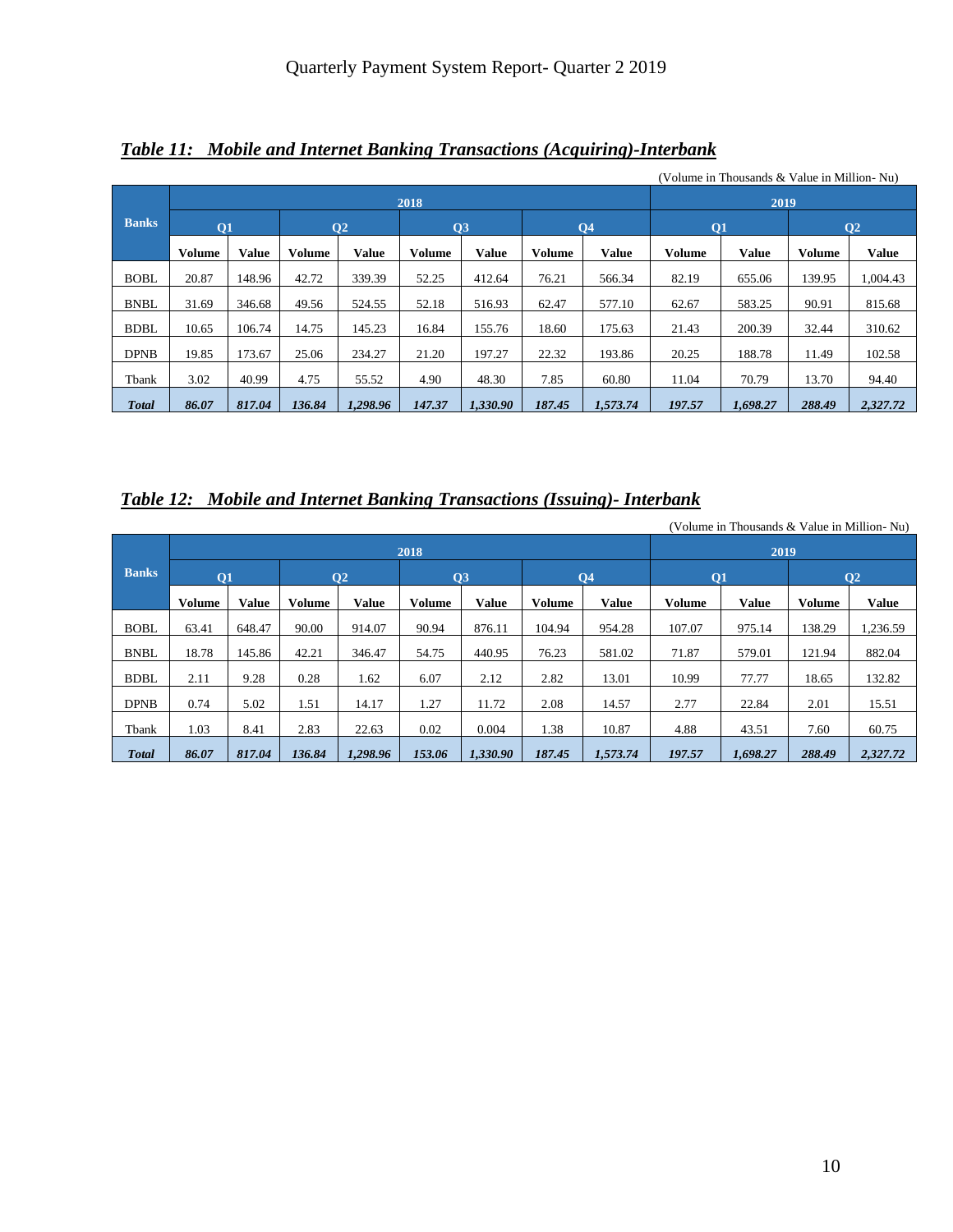## *Table 13: ATM Transactions- On-Us*

|              |                                             |          |                  |                 |          |              |           |              | $\alpha$ v ording in Thousands $\alpha$ value in Nimital |              |                 |              |  |  |
|--------------|---------------------------------------------|----------|------------------|-----------------|----------|--------------|-----------|--------------|----------------------------------------------------------|--------------|-----------------|--------------|--|--|
|              |                                             |          |                  | 2018            |          |              |           |              | 2019                                                     |              |                 |              |  |  |
| <b>Banks</b> |                                             | Q1       |                  | $\overline{O2}$ | Q3       |              | <b>O4</b> |              | $\overline{\textbf{O}}$                                  |              | $\overline{O2}$ |              |  |  |
|              | Value<br>Volume<br>Volume                   |          |                  | Value           | Volume   | <b>Value</b> | Volume    | <b>Value</b> | Volume                                                   | <b>Value</b> | <b>Volume</b>   | <b>Value</b> |  |  |
| <b>BOBL</b>  | .319.93<br>4.822.00<br>1.388.90<br>4.824.08 |          |                  |                 | 949.28   | 3.275.21     | 1.189.26  | 4,240.86     | 1.248.97                                                 | 4.714.91     | 957.50          | 3.490.64     |  |  |
| <b>BNBL</b>  | 106.93                                      | 459.92   | 586.20<br>144.43 |                 | 168.87   | 663.72       | 174.22    | 711.51       | 163.54                                                   | 695.52       | 188.00          | 734.84       |  |  |
| <b>BDBL</b>  | 87.10                                       | 229.05   | 94.20            | 240.14          | 92.13    | 228.42       | 109.72    | 253.20       | 109.07                                                   | 263.41       | 116.44          | 257.67       |  |  |
| <b>DPNB</b>  | 77.92                                       | 404.26   | 81.55            | 403.70          | 81.03    | 396.80       | 74.26     | 384.47       | 71.22                                                    | 383.91       | 66.43           | 349.98       |  |  |
| Tbank        | 18.59<br>69.94<br>19.94<br>70.68            |          |                  | 20.70           | 73.78    | 25.41        | 94.53     | 27.66        | 102.29                                                   | 28.75        | 96.08           |              |  |  |
| <b>Total</b> | 1,610.46                                    | 5,985.16 | 1,729.02         | 6,124.79        | 1,312.02 | 4,637.93     | 1,572.88  | 5,684.56     | 1,620.45                                                 | 6,160.04     | 1,357.12        | 4,929.21     |  |  |

#### (Volume in Thousands & Value in Million)

#### *Table 14: ATM Transactions (Acquiring)- Interbank*

|              |                                                       |              |        |                  |                 |              |               |              |                 |              | (Volume in Thousands & Value in Million) |              |
|--------------|-------------------------------------------------------|--------------|--------|------------------|-----------------|--------------|---------------|--------------|-----------------|--------------|------------------------------------------|--------------|
|              |                                                       |              |        | 2018             |                 |              |               |              |                 |              | 2019                                     |              |
| <b>Banks</b> |                                                       | Q1           |        | Q <sub>2</sub>   | $\overline{O3}$ |              | <b>O4</b>     |              | $\overline{O1}$ |              | $\overline{O2}$                          |              |
|              | Volume                                                | <b>Value</b> | Volume | <b>Value</b>     | <b>Volume</b>   | <b>Value</b> | <b>Volume</b> | <b>Value</b> | <b>Volume</b>   | <b>Value</b> | <b>Volume</b>                            | <b>Value</b> |
| <b>BOBL</b>  | 98.91                                                 | 306.04       | 89.25  | 252.08           | 87.94           | 247.45       | 83.12         | 243.43       | 70.57           | 199.67       | 69.68                                    | 193.97       |
| <b>BNBL</b>  | 112.13                                                | 257.57       | 157.22 | 336.39<br>156.93 |                 | 336.00       | 179.49        | 390.06       | 144.52          | 333.51       | 172.93                                   | 355.73       |
| <b>BDBL</b>  | 59.12                                                 | 152.56       | 65.35  | 162.09           | 63.64           | 144.75       | 72.58         | 160.28       | 73.00           | 167.03       | 78.16                                    | 163.88       |
| <b>DPNB</b>  | 88.00<br>267.87<br>78.36<br>222.21<br>199.72<br>69.41 |              |        |                  |                 |              | 69.33         | 198.96       | 60.68           | 189.40       | 54.85                                    | 155.59       |
| Tbank        | 40.63<br>119.72<br>39.34<br>110.82<br>43.02           |              |        |                  |                 | 114.89       | 43.02         | 114.89       | 49.91           | 142.59       | 32.85                                    | 89.37        |
| <b>Total</b> | 398.78                                                | 1,103.76     | 429.51 | 1,083.59         | 1,107.63        | 398.68       | 1,032.20      | 408.47       | 958.54          |              |                                          |              |

#### *Table 15: ATM Transactions (Issuing)-Interbank*

|              |                               |                         |                 |                |        |              |               | (Volume in Thousands & Value in Million) |                 |              |                |        |
|--------------|-------------------------------|-------------------------|-----------------|----------------|--------|--------------|---------------|------------------------------------------|-----------------|--------------|----------------|--------|
|              |                               |                         |                 | 2018           |        |              |               |                                          |                 |              | 2019           |        |
| <b>Banks</b> |                               | Q1                      |                 | O <sub>2</sub> | Q3     |              | <b>O4</b>     |                                          | $\overline{O1}$ |              | Q <sub>2</sub> |        |
|              | <b>Value</b><br><b>Volume</b> |                         | Volume          | Value          | Volume | <b>Value</b> | <b>Volume</b> | Value                                    | <b>Volume</b>   | <b>Value</b> | Volume         | Value  |
| <b>BOBL</b>  | 258.65                        | 683.29                  | 289.59          | 697.53         | 283.91 | 673.60       | 318.27        | 753.42                                   | 280.51          | 712.63       | 306.44         | 694.72 |
| <b>BNBL</b>  | 69.23                         | 216.36                  | 70.08           | 206.42         | 64.78  | 183.24       | 66.70         | 195.82                                   | 58.10           | 165.41       | 57.57          | 157.99 |
| <b>BDBL</b>  | 13.321                        | 37.80                   | 12.20           | 29.32          | 12.41  | 32.13        | 13.50         | 36.88                                    | 12.15           | 35.13        | 11.13          | 29.22  |
| <b>DPNB</b>  | 45.761                        | 134.99                  | 44.25<br>116.42 |                | 45.39  | 117.73       | 42.16         | 109.65                                   | 35.44           | 87.03        | 37.05          | 90.43  |
| Tbank        | 11.818                        | 33.90<br>31.32<br>13.40 |                 |                | 14.46  | 36.12        | 12.89         | 31.71                                    | 12.40           | 31.74        | 13.20          | 32.42  |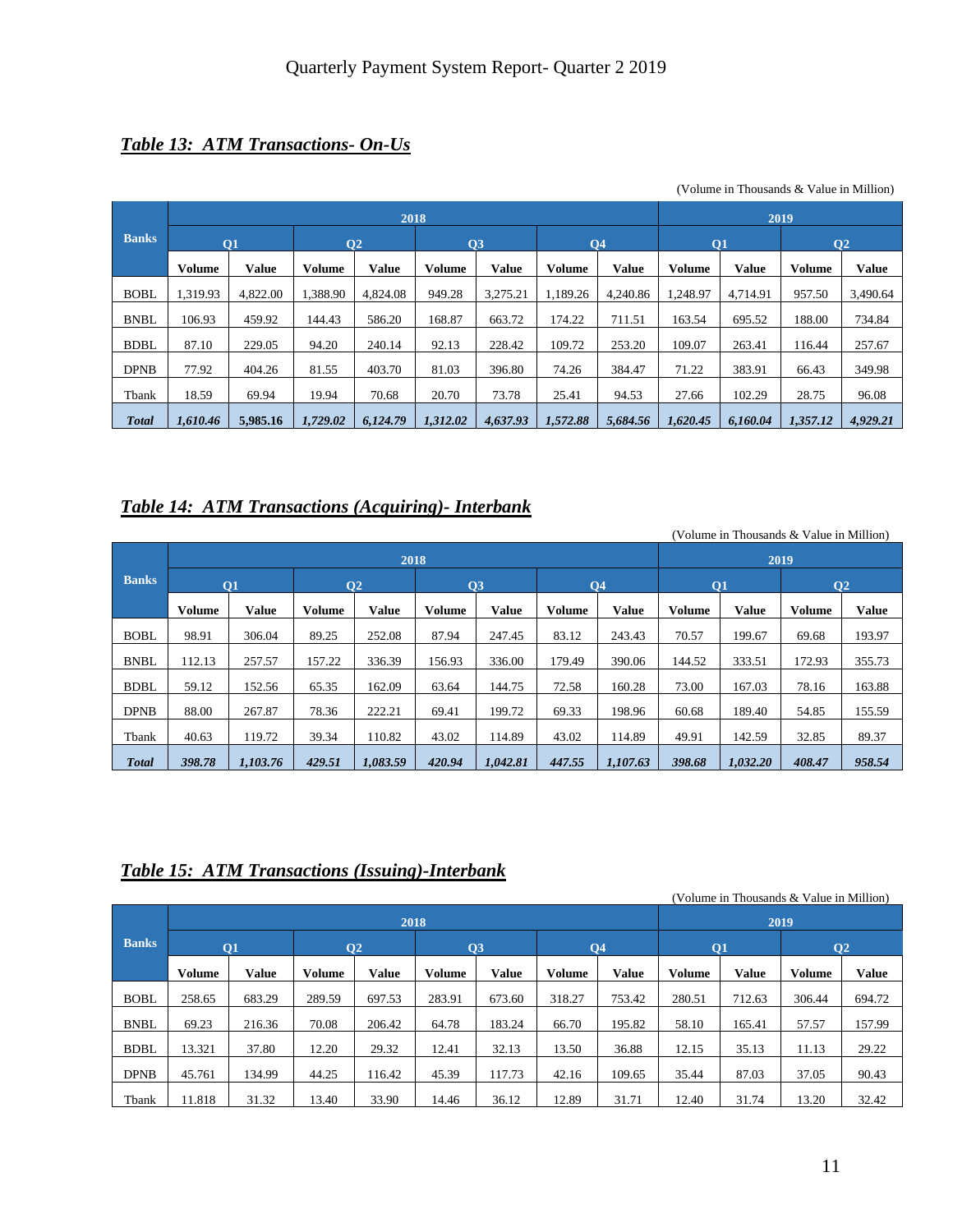| <b>Total</b> | 398.78 | .103.76                                 | 429.51 | 0.083.59 | 420.94 | 1.042.81 | 453.52 | 1.127.47 | 398.59 | 1.031.94 | 425.39 | .004.78 |
|--------------|--------|-----------------------------------------|--------|----------|--------|----------|--------|----------|--------|----------|--------|---------|
|              |        | <b>Table 16: Rupay Transactions-ATM</b> |        |          |        |          |        |          |        |          |        |         |

|              |               | (Value in Million-Nu) |
|--------------|---------------|-----------------------|
|              |               | 2019                  |
| <b>Banks</b> |               | Q1                    |
|              | <b>Volume</b> | <b>Value</b>          |
| <b>BOBL</b>  | 271.00        | 1.36                  |
| <b>BNBL</b>  | 280.00        | 0.87                  |
| <b>BDBL</b>  | 101.00        | 0.25                  |
| <b>DPNB</b>  | 123.00        | 0.53                  |
| Tbank        | 80.00         | 0.27                  |
| <b>Total</b> | 855.00        | 3.28                  |

#### *Table 17: PoS Transactions-On-Us*

|              |                                                          |       |                | 2018  |                |              |                |              | (Volume in Thousands & Value in Million)<br>2019 |       |                |       |  |  |
|--------------|----------------------------------------------------------|-------|----------------|-------|----------------|--------------|----------------|--------------|--------------------------------------------------|-------|----------------|-------|--|--|
| <b>Banks</b> | Q1                                                       |       | Q <sub>2</sub> |       | Q <sub>3</sub> |              | Q <sub>4</sub> |              | $\overline{O1}$                                  |       | Q <sub>2</sub> |       |  |  |
|              | <b>Value</b><br>Volume<br>Value<br>Volume                |       |                |       | Volume         | <b>Value</b> | Volume         | <b>Value</b> | Volume                                           | Value | Volume         | Value |  |  |
| <b>BOBL</b>  | 6.33                                                     | 22.41 | 8.95           | 30.97 |                | 37.53        | 6.66           | 31.38        | 2.81                                             | 13.15 | 2.55           | 13.76 |  |  |
| <b>BNBL</b>  | N/A                                                      | N/A   | 0.15<br>0.14   |       |                | 0.24         | 0.16           | 0.42         | 0.04                                             | 0.07  | 0.12           | 0.13  |  |  |
| Tbank        | 0.23<br>0.33<br>0.21<br>0.46<br>2.12<br>0.60<br>5.61     |       |                |       |                |              |                | 2.85         | 0.09                                             | 0.04  | 0.25           | 0.40  |  |  |
| <b>Total</b> | 9.54<br>33.23<br>6.54<br>22.65<br>10.04<br>43.38<br>7.15 |       |                |       |                |              |                | 34.65        | 2.94                                             | 13.27 | 2.93           | 14.29 |  |  |

#### *Table 18: PoS Transactions (Acquiring)- Interbank*

|               |                                                        |      |                |      |               |              |           |              |               | (Volume in Thousands & Value in Million) |                |       |  |  |
|---------------|--------------------------------------------------------|------|----------------|------|---------------|--------------|-----------|--------------|---------------|------------------------------------------|----------------|-------|--|--|
|               |                                                        |      |                | 2018 |               |              |           |              | 2019          |                                          |                |       |  |  |
| <b>Banks</b>  | <b>O1</b>                                              |      | Q <sub>2</sub> |      | Q3            |              | <b>O4</b> |              | Q1            |                                          | Q <sub>2</sub> |       |  |  |
|               | <b>Value</b><br><b>Volume</b><br>Value<br>Volume       |      |                |      | <b>Volume</b> | <b>Value</b> | Volume    | <b>Value</b> | <b>Volume</b> | <b>Value</b>                             | Volume         | Value |  |  |
| <b>BOBL</b>   | 0.98                                                   | 2.50 | 1.54           | 3.78 |               | 2.94         | 0.61      | 1.75         | 0.35          | 1.06                                     | 0.39           | 1.12  |  |  |
| <b>BNBL</b>   | N/A                                                    | N/A  | 0.27<br>0.12   |      | 0.87          | 2.48         | 0.19      | 0.73         | 0.08          | 0.31                                     | 0.57           | 2.83  |  |  |
| Tbank         | 1.33                                                   | 3.34 | 3.06           | 9.42 | 3.10          | 9.78         | 2.96      | 11.19        | 2.24          | 10.12                                    | 4.45           | 15.52 |  |  |
| <b>T</b> otal | 5.84<br>3.76<br>2.31<br>4.71<br>13.47<br>5.01<br>15.20 |      |                |      |               |              |           | 13.67        | 2.67          | 11.48                                    | 5.41           | 19.48 |  |  |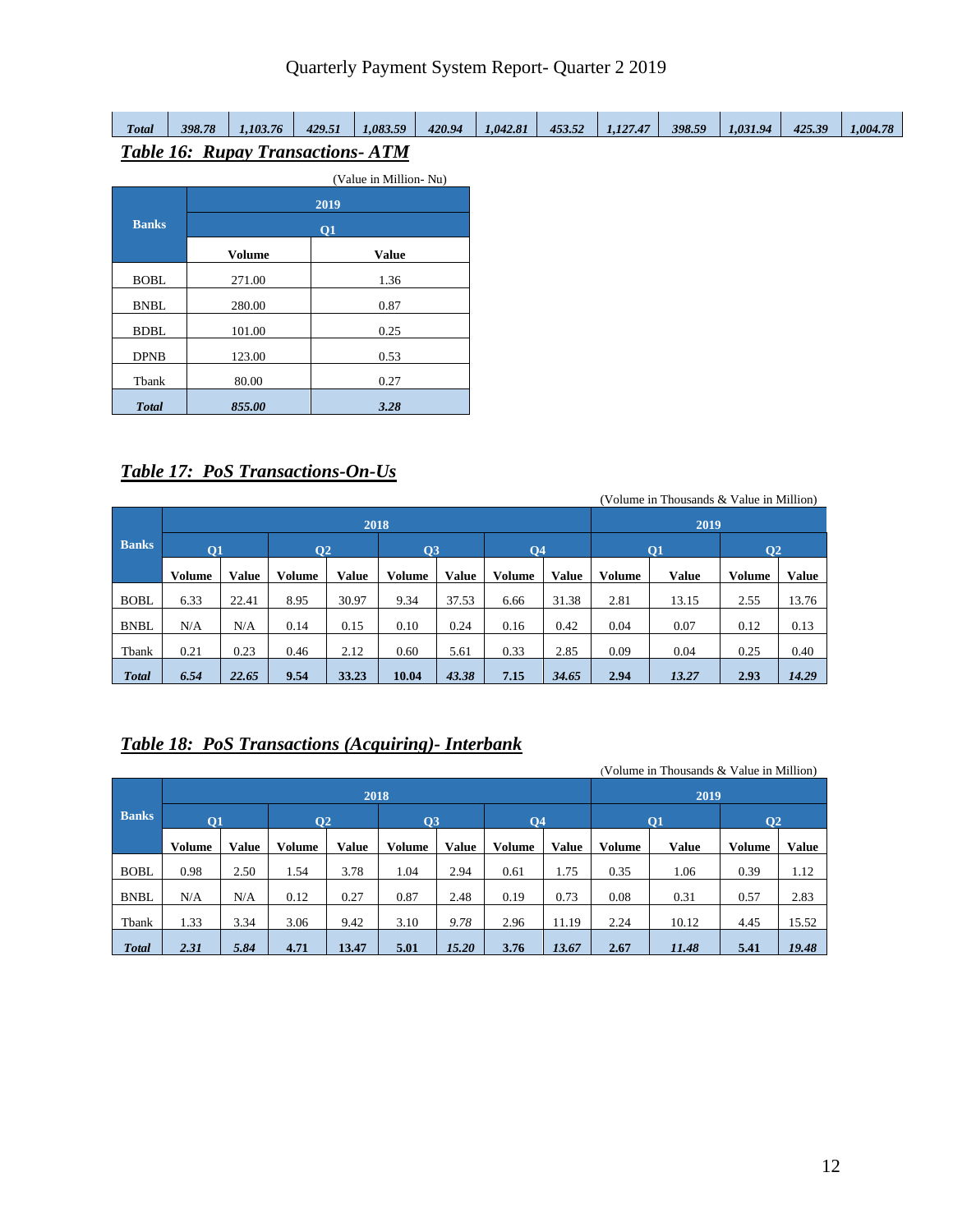|               |                                                              |      |                 |              |               |              |               |              |               | (Volume in Thousands & Value in Million) |               |              |
|---------------|--------------------------------------------------------------|------|-----------------|--------------|---------------|--------------|---------------|--------------|---------------|------------------------------------------|---------------|--------------|
|               |                                                              |      |                 | 2018         |               |              |               |              |               | 2019                                     |               |              |
| <b>Banks</b>  | Q1                                                           |      | $\overline{O2}$ |              | <b>O3</b>     |              | <b>O4</b>     |              | <b>O1</b>     |                                          | $\mathbf{O}2$ |              |
|               | <b>Value</b><br><b>Volume</b><br><b>Volume</b>               |      |                 | <b>Value</b> | <b>Volume</b> | <b>Value</b> | <b>Volume</b> | <b>Value</b> | <b>Volume</b> | <b>Value</b>                             | <b>Volume</b> | <b>Value</b> |
| <b>BOBL</b>   | 1.14                                                         | 2.98 | 2.70            | 8.77         | 2.67          | 8.76         | 2.78          | 10.81        | 2.05          | 9.82                                     | 4.46          | 16.98        |
| <b>BNBL</b>   | N/A                                                          | N/A  | 1.06            | 2.70         |               | 0.12         | 0.85          | 2.59         | 0.44          | 1.24                                     | 0.82          | 2.16         |
| <b>BDBL</b>   | 0.04                                                         | 0.07 | 0.07            | 0.12         | 0.05          | 0.20         | 0.05          | 0.07         | 0.01          | 0.03                                     | 0.01          | 0.01         |
| <b>DPNB</b>   | 1.02<br>0.97<br>0.05<br>0.08<br>0.56<br>0.75<br>1.46<br>0.52 |      |                 |              |               |              |               |              | 0.13          | 0.34                                     | 0.22          | 0.36         |
| Tbank         | 0.12<br>0.12<br>0.06<br>0.14<br>0.40<br>0.09<br>0.50<br>0.04 |      |                 |              |               |              |               |              | 0.02          | 0.06                                     | 0.04          | 0.07         |
| <b>T</b> otal | 1.80                                                         | 4.19 | 4.71            | 13.47        | 13.67         | 2.66         | 11.48         | 5.54         | 19.58         |                                          |               |              |

# *Table 19: PoS Transactions (Issuing)- Interbank*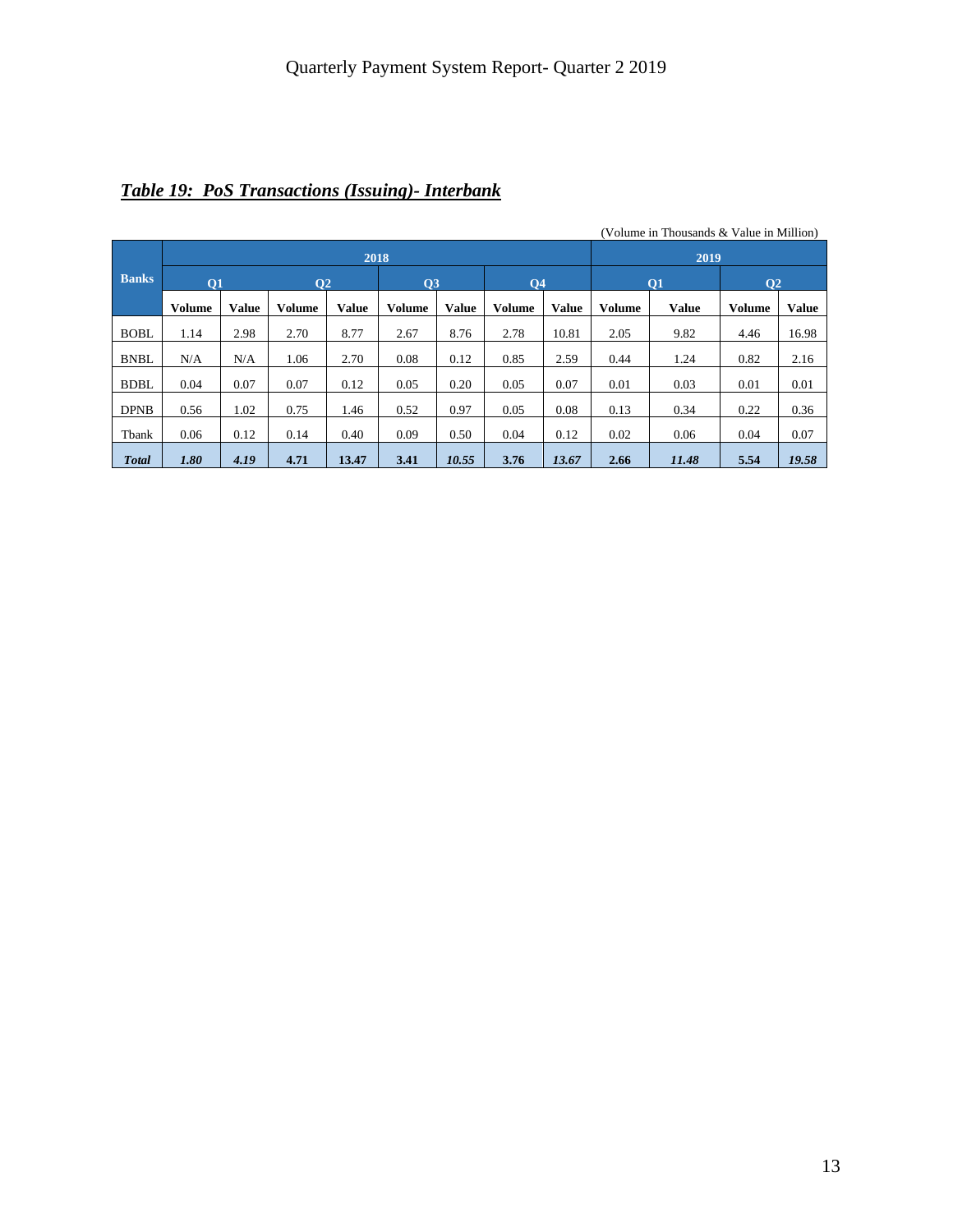# *Table 20: E-money Transactions*

|                             |                          |                          |                          | 2018                     |                          |                          |                    |              | 2019           |                |
|-----------------------------|--------------------------|--------------------------|--------------------------|--------------------------|--------------------------|--------------------------|--------------------|--------------|----------------|----------------|
| <b>Types of</b><br>service  |                          | <b>O2</b>                |                          | Q3                       |                          | <b>Q4</b>                |                    | Q1           |                | Q <sub>2</sub> |
|                             | <b>Volume</b>            | <b>Value</b>             | <b>Volume</b>            | <b>Value</b>             | <b>Volume</b>            | <b>Value</b>             | <b>Volume</b>      | <b>Value</b> | <b>Volume</b>  | <b>Value</b>   |
| <b>BPC</b> bill<br>Payment  |                          |                          |                          |                          |                          |                          | 13.00              | 12,446.00    | 26.00          | 10.802.00      |
| Landline Auto<br>settlement | 17.00                    | 4,002.50                 | 35.00                    | 7,926.00                 | 24.00                    | 4,393.00                 | 17.00              | 5,171.00     | 22.00          | 7,687.00       |
| <b>Broadband</b>            | 40.00                    | 21,061.00                | 120.00                   | 58,880.00                | 133.00                   | 98,698.00                | 97.00<br>58,390.00 |              | 154.00         | 83,446.00      |
| Postpaid                    | 14.00                    | 24,093.00                | 38.00                    | 65,728.00                | 24.00                    | 30,731.00                | 19.00              | 44,853.00    | 51.00          | 68,010.31      |
| Prepaid                     | 938.00                   | 60,424.00                | 1,525.00                 | 114,012.00               | 1,438.00                 | 108,633.00               | 1,571.00           | 122,666.00   | 3,266.00       | 330,583.00     |
| Add from Bank               | $\sim$                   | $\overline{\phantom{a}}$ | $\sim$                   | $\sim$                   | $\sim$                   | $\overline{\phantom{a}}$ | 932.00             | 1,220,134.00 | 1,792.00       | 1,478,154.00   |
| Sent to Bank                | $\sim$                   | $\overline{\phantom{a}}$ | $\sim$                   | $\sim$                   | $\sim$                   | ٠                        | 302.00             | 690,318.00   | 454.00         | 920,086.00     |
| Cash In                     | $\overline{\phantom{a}}$ |                          | $\overline{\phantom{a}}$ | $\overline{\phantom{a}}$ | $\overline{\phantom{a}}$ |                          | 22.00              | 140,650.00   | 33.00          | 139,750.00     |
| Cash Out                    | $\sim$                   | $\sim$                   | $\blacksquare$           | $\sim$                   | $\sim$                   | $\sim$                   | 103.00             | 347,650.00   | 103.00         | 330,120.00     |
| Merchant<br>Payment         | $\blacksquare$           |                          | $\blacksquare$           | $\blacksquare$           | $\blacksquare$           |                          | $\blacksquare$     |              | $\blacksquare$ |                |
| Total                       | 1,009.00                 | 109,580.50               | 1,718.00                 | 246,546.00               | 1,619.00                 | 242,455.00               | 3,076.00           | 2,642,278.00 | 5,901.00       | 3,368,638.31   |
| <b>Subscriber</b><br>Base   |                          |                          |                          |                          |                          |                          | ٠                  | 143,350.00   | ٠              | 149,205.00     |
| <b>Merchants</b>            |                          |                          |                          |                          |                          |                          |                    | 3.00         | ٠              | 7.00           |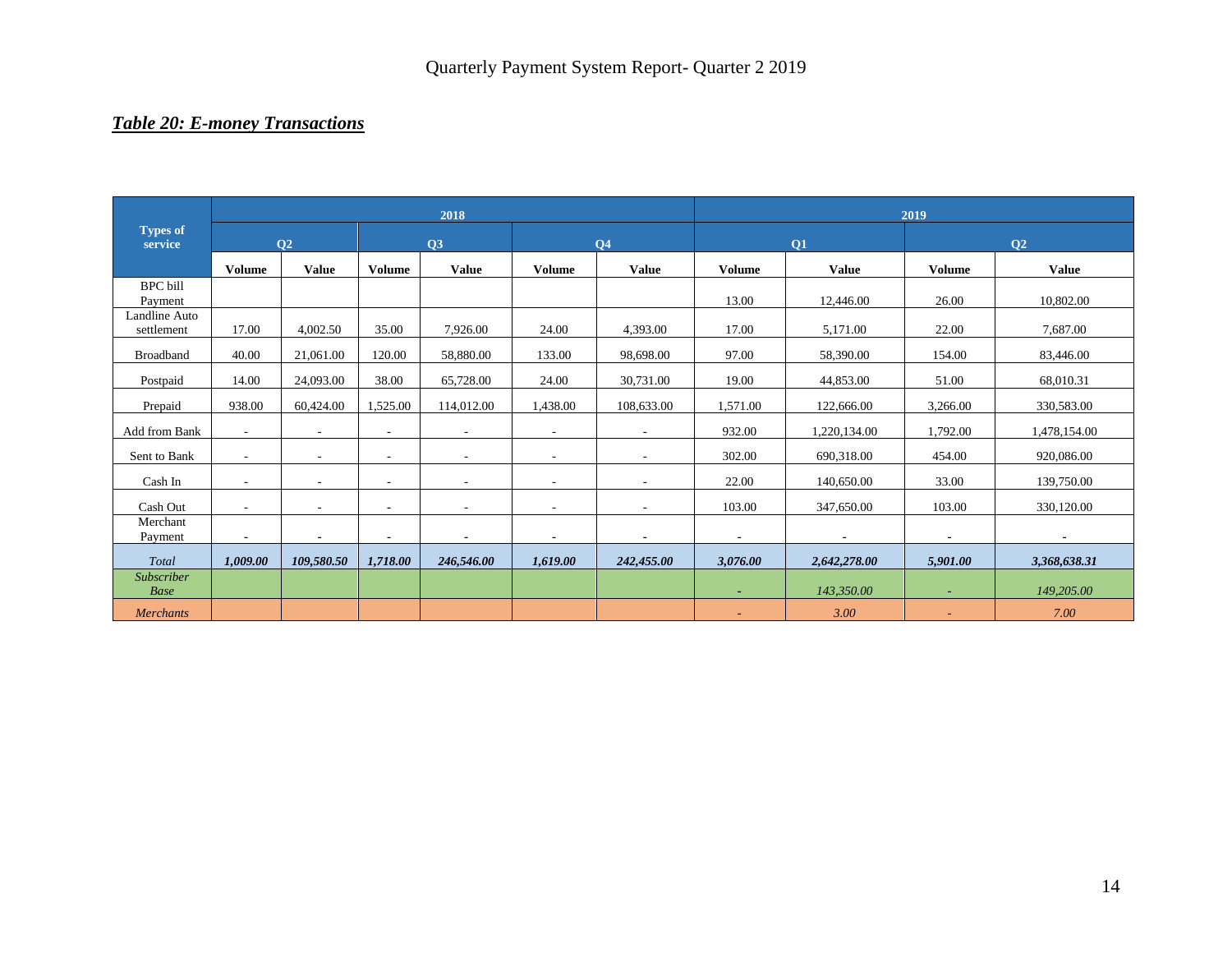# *Table 21: SWIFT Transactions-2018*

|                      | (Value in Million-Nu) |                          |                           |           |                          |                           |               |                          |                           |               |                          |                           |
|----------------------|-----------------------|--------------------------|---------------------------|-----------|--------------------------|---------------------------|---------------|--------------------------|---------------------------|---------------|--------------------------|---------------------------|
|                      |                       |                          |                           |           |                          |                           | 2018          |                          |                           |               |                          |                           |
| <b>Currency</b>      |                       | <b>O1</b>                |                           |           | <b>O<sub>2</sub></b>     |                           |               | <b>O3</b>                |                           |               | <b>O4</b>                |                           |
|                      | <b>Volume</b>         | <b>Value</b><br>(Inflow) | <b>Value</b><br>(Outflow) | Volume    | <b>Value</b><br>(Inflow) | <b>Value</b><br>(Outflow) | <b>Volume</b> | <b>Value</b><br>(Inflow) | <b>Value</b><br>(Outflow) | <b>Volume</b> | <b>Value</b><br>(Inflow) | <b>Value</b><br>(Outflow) |
| US Dollar (USD)      | 10530.00              | 98.87                    | 73.56                     | 9509.00   | 71.96                    | 82.30                     | 9830.00       | 82.62                    | 75.27                     | 9220.00       | 77.71                    | 9.44                      |
| Euro                 | 394.00                | 1.29                     | 2.25                      | 358.00    | 1.07                     | 2.60                      | 341.00        | 0.95                     | 1.69                      | 373.00        | 1.99                     | 0.27                      |
| Pound Sterling (GBP) | 87.00                 | 0.09                     | 0.14                      | 100.00    | 0.09                     | 0.22                      | 104.00        | 0.17                     | 0.39                      | 98.00         | 0.17                     | 0.04                      |
| Japanese Yen (JPY)   | 68.00                 | 9.81                     | 129.91                    | 95.00     | 27.17                    | 80.99                     | 103.00        | 20.37                    | 94.86                     | 64.00         | 59.84                    | 6.56                      |
| Swiss Franc (CHF)    | 49.00                 | 0.07                     | 63.97                     | 27.00     | 0.02                     | 87.51                     | 39.00         | 0.11                     | 0.40                      | 35.00         | 0.08                     | 0.06                      |
| Singapore Dollar     | 69.00                 | 0.04                     | 3.36                      | 62.00     | 0.02                     | 0.38                      | 80.00         | 0.06                     | 0.65                      | 73.00         | 0.02                     | 0.04                      |
| Canadian Dollar      | 0.00                  | 0.00                     | 3.91                      | 0.00      | 0.00                     | 1.42                      | 3.00          | 0.01                     | 0.01                      | 5.00          | 0.01                     | 0.16                      |
| Australian Dollar    | 2139.00               | 9.66                     | 0.81                      | 2249.00   | 7.18                     | 1.35                      | 2165.00       | 9.17                     | 1.81                      | 1585.00       | 4.85                     | 0.20                      |
| Danish Kroner        | 0.00                  | 0.00                     | $0.00\,$                  | 0.00      | 0.00                     | 0.00                      | 1.00          | 0.00                     | 0.00                      | 0.00          | 0.00                     | 0.00                      |
| <b>Total</b>         | 13,336.00             | 119.83                   | 277.91                    | 12,400.00 | 107.50                   | 256.77                    | 12,666.00     | 113.46                   | 98.04                     | 11,453.00     | 144.68                   | 3.89                      |

(Value in Million- Nu)